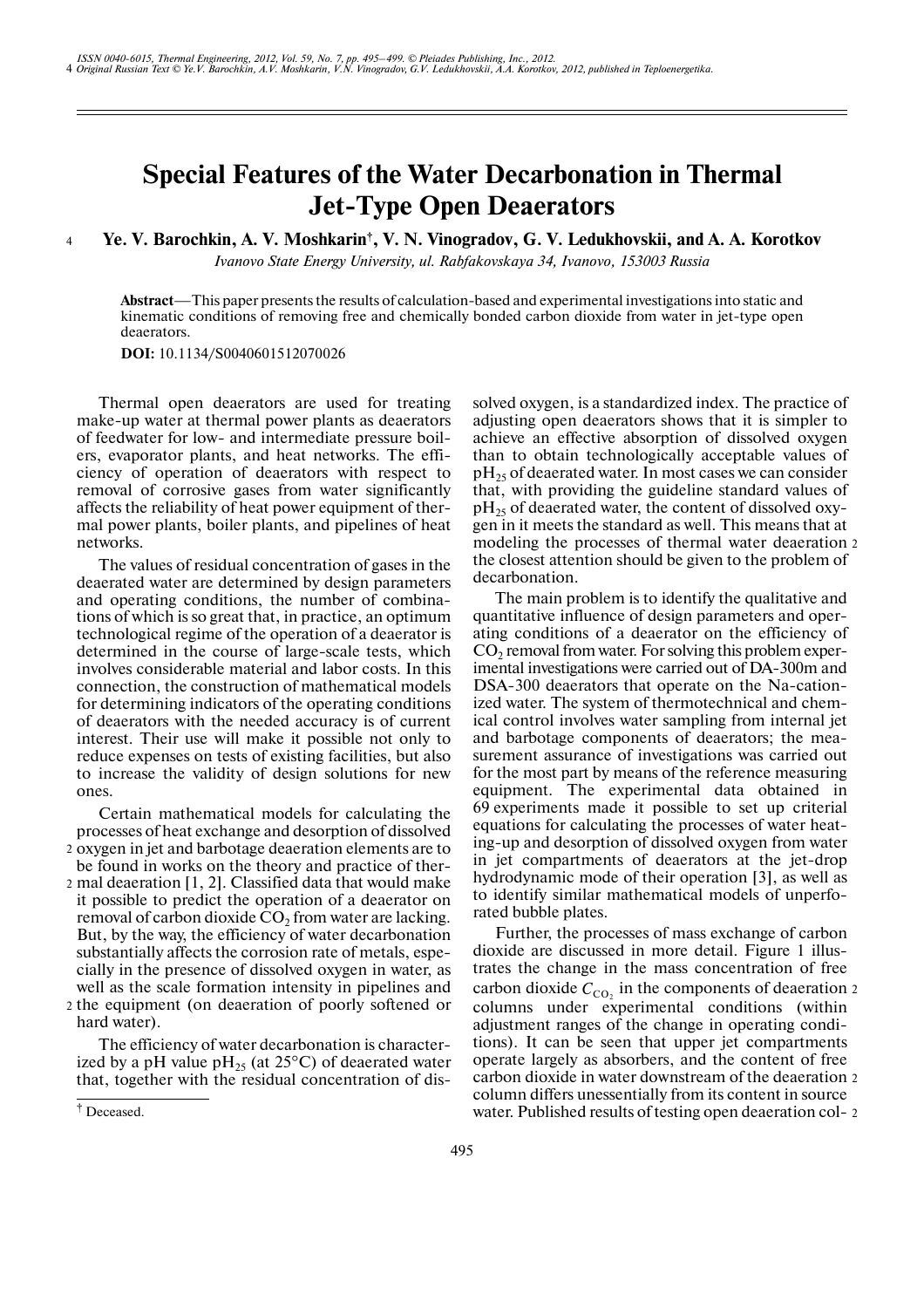

Fig. 1. The change in the mass concentration of free carbon dioxide in components of deaeration columns of the DA-300m (a) and DSA-300 (b) deaerators under conditions of experiments. *1–7*—points of water sampling.  $\overline{2}$ 

umns are available [1, 2], and they are similar to the results obtained in the present work. In this respect, in order for such a situation to be explained, the hypoth esis оn mechanical capture of carbon dioxide from the vapor phase by the strongly turbulized water flow was suggested, since, in the authors' opinion, the equilib rium mass concentration of carbon dioxide dissolved in water, like that of oxygen, is considerably lower than the actual mass concentration in any part of the column.

Such an explanation seems to be incomplete: if the reason for this were merely the presence of the disperse absorption of  $CO<sub>2</sub>$  by water in the jet compartments, then a similar effect would be observed for oxygen as well, but it is not found. This fact can only be attrib uted to the distinctive feature of static (equilibrium) conditions of the reversible processes of absorption and desorption of gases that are characterized by a

relationship between equilibrium and actual gas con tent in water.

Experimental investigations that have been carried out on DSA-300 and DA-300m deaerators made it possible to calculate equilibrium mass concentrations of oxygen and carbon dioxide in water in various points of the deaerators. In this case, the actual mass concentrations of gases in the vapor phase with respect to deaeration components were determined from 2 equations of material balances of water, vapor, and gases, and, as a phase equilibrium law, the Henry law was used. The results of calculations for carbon diox ide are given in Fig. 2.

The data obtained make it possible to conclude that the equilibrium mass concentration of free carbon dioxide in water differs relatively little (as compared to oxygen) from its actual mass concentration (analo gous concentration of dissolved oxygen differ from

THERMAL ENGINEERING Vol. 59 No. 7 2012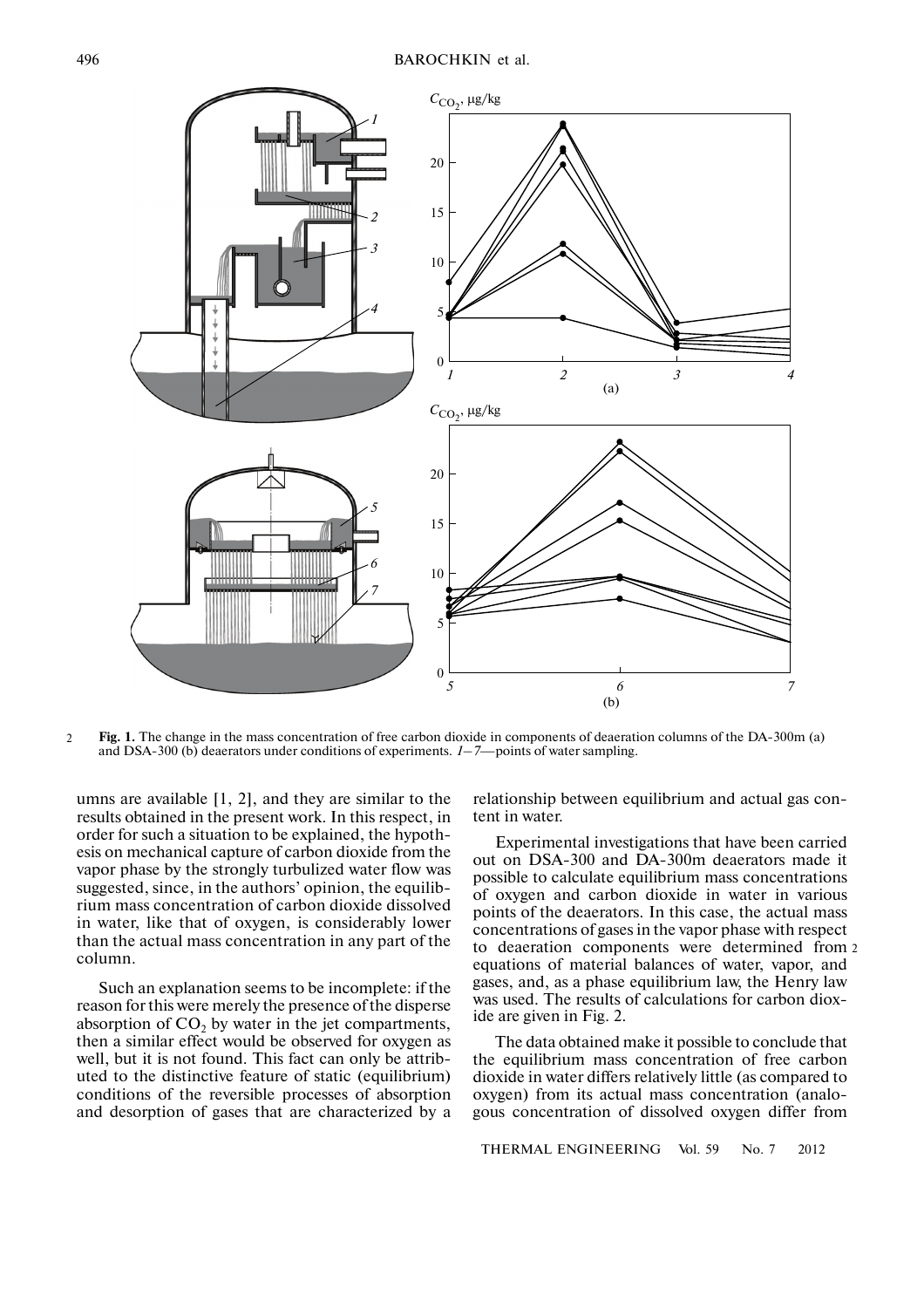one another by a factor of 100 and more). It can also be expected that carbon dioxide contained in vapor, being gas that is less soluble in water as compared to oxygen, must concentrate near the interphase bound ary, which still further deviates the system from equi librium into the absorption area. Thus, it should be concluded that the system "oxygen–water," under conditions of operation of the upper jet compartments of deaerators, is always far from the equilibrium state and is located in the desorption area, while the system "carbon dioxide–water," on the contrary, is close to the equilibrium state (transition from the desorption area to the absorption area is possible). With a rela tively small difference between equilibrium and actual

- 2 concentrations (driving force of the deaeration process), an intense gas exchange should not be expected from dissolved free carbon dioxide, let alone its chem ically bonded forms. Hence, during the operation of an open deaerator virtually all loads needed for remov ing free, and, especially chemically bonded carbon dioxide fall on the deaerator tank.
- On deaeration of Na-cationized water the follow ing mechanism of the non-reversible process of ther mal decomposition of hydrocarbonates can be imag ined: 2

$$
2NaHCO3 \rightarrow Na2CO3 + H2O + CO2aq;\nNaHCO3 \rightarrow NaOH + CO2aq;\nNaHCO3 + NaOH \rightarrow Na2CO3 + H2O;
$$
\n(1)

 $CO_2^{aq} \rightarrow CO_2$  <sup> $\uparrow$ </sup>,<br>the ionic form,

or, in the ionic form,  
\n
$$
2\text{HCO}_2^- \rightarrow \text{CO}_3^{2-} + \text{H}_2\text{O} + \text{CO}_2^{aq};
$$
\n
$$
\text{HCO}_3^- \rightarrow \text{OH}^- + \text{CO}_2^{aq};
$$
\n
$$
\text{HCO}_3^- + \text{OH}^- \rightarrow \text{CO}_3^{2-} + \text{H}_2\text{O};
$$
\n
$$
\text{CO}_2^{aq} \rightarrow \text{CO}_2 \uparrow,
$$
\n(2)

where  $CO_2^{aq}$  is carbon dioxide dissolved in water.

The mechanism (1), (2) shows that free carbon dioxide, which occurs in the process of thermal decomposition of hydrocarbonates, first is present in water in the dissolved form, ànd then, after the super saturation of solution, is dispersed in the form of gas bubbles.

In accordance with this mechanism, the kinetic equation of the non-reversible chemical process of thermal decomposition of hydrocarbonates can be written as:

$$
\frac{dC^2}{d\tau} = -KC^2,\tag{3}
$$

where  $C<sup>2</sup>$  is the mass concentration of hydrocarbonates in water, µg-equiv/kg; *K* is reaction rate constant,  $\frac{1}{\text{kg}}/(\mu \text{g-equiv s}); \tau \text{ is time, s.}$ 

It is customary to make an estimate of the effi ciency of removal of chemically bonded forms of car-

THERMAL ENGINEERING Vol. 59 No. 7 2012



**Fig. 2.** Comparison between actual ( $C_{\text{CO}_2}^{\text{a}}$  and equilibrium  $C_{\text{CO}_2}^{\text{eq}}$  concentrations of free carbon dioxides in upper jet compartments of DSA-300  $(1, 2)$  and DA-300m  $(3, 4)$ deaerators.

Parts of a compartment: *1*, *3*—upper; *2*, *4*—lower.

0 10 20 30

bon dioxide from water in the deaerator from a value of the degree of hydrocarbonate decomposition  $σ$  that can be calculated from values of total alkalinity  $A<sub>tot</sub>$ and alkalinity with respect to phenolphtalein  $A_{\text{pp}}$  of dearerated water:

$$
\sigma = \frac{2A_{\rm pp}}{A_{\rm tot}}.\tag{4}
$$

 $C_{\text{CO}_2}^{\text{eq}}, \mu$ g/kg

The value of  $\sigma$  for deaerators in question depends on the water residence time in the deaeration tank *Т*, 2 the presence of the submerged bubble device in this tank, and its type (Fig. 3). The longer *T*, the higher  $\sigma$ . When the submerged bubble device is installed, the value of  $\sigma$  is higher than in its absence. In this case the relationship between parameters mentioned is linear. At  $T = 1$  h, it can be expected that for deaerators with the submerged bubble device  $\sigma = 0.6$ , while without it,  $\sigma = 0.4$  [4].

A knowledge of the constant *K* of the rate of result ing chemical process of decomposition of hydrocar bonates, as well as of the degree of decomposition  $\sigma$  of hydrocarbonates, is necessary in order to predict the efficiency of removal of free and chemically bonded carbon dioxide in the deaerator.

Thus, the published data [4] for deaerators with bubbling in the water space are confirmed, while the data for deaerators without bubbling differ from the previously published ones, and in this case, consider able spread of experimentally obtained values of  $\sigma$  is observed.

Experimental and calculation-based data pre sented in Figs. 1–3 prove that jet compartments of open-type deaerators, which are steam exhaust deaer-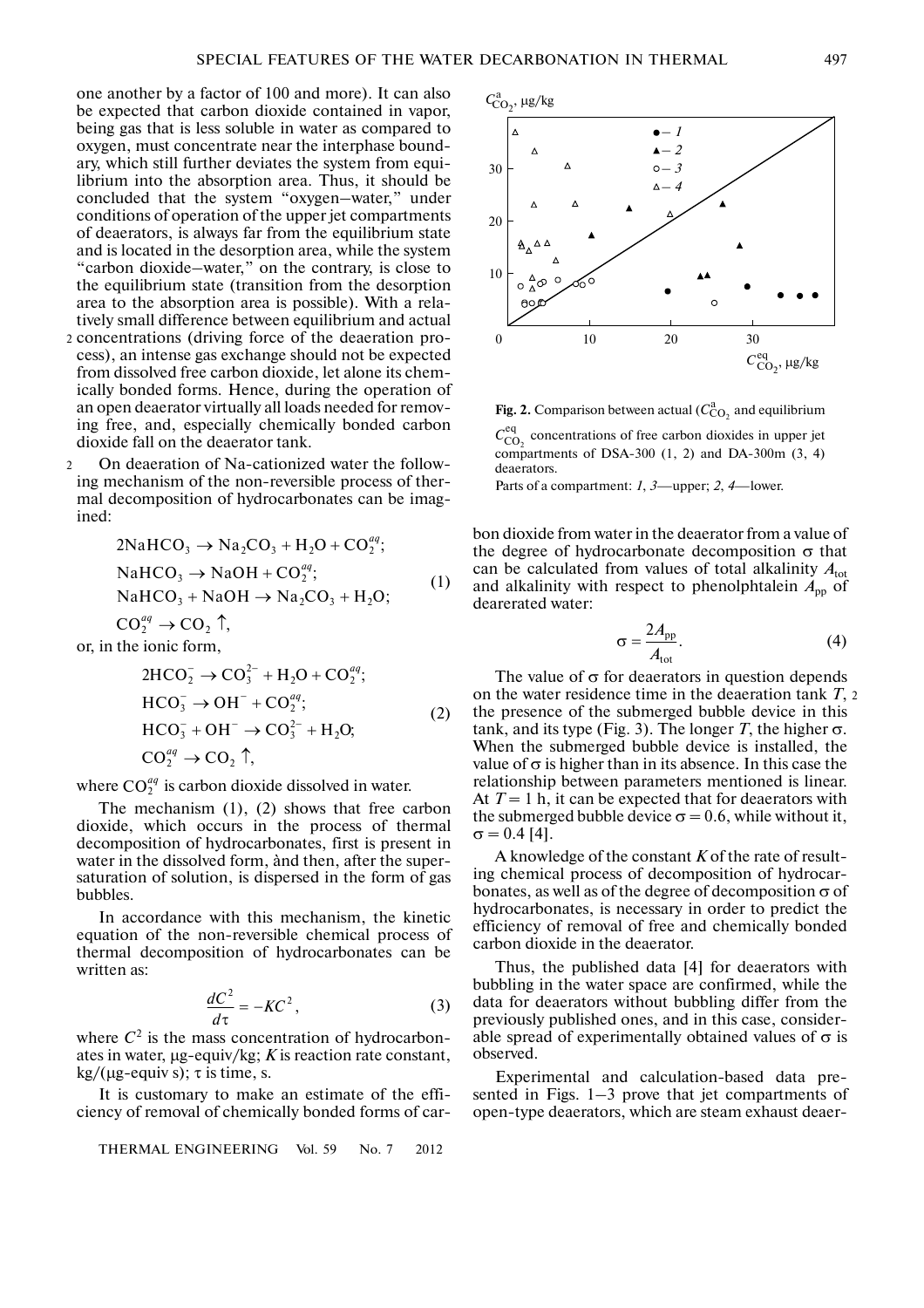

**Fig. 3.** Experimental values of a degree of dissociation of hydrocarbonates in open-type deaerators having different design, depending on water residence time in the deaerator in the presence (a) and the absence (b) of steam bubbling un the water space of the deaerator tank.

Experimental data: *1*—DA-300m; *2*—DSA-300, two jet compartments in the deaeration column; *3*—DSA-300, one jet compartment in the deaeration column; *4*—DA-50; *5*—approximation of experimental data (the least-squares method); and *6*—data [4].

ators, can operate under conditions of the physical absorption of free carbon dioxide by water, and this, together with the presence of disperse absorption of gases by water flow, is responsible for the non-stability of its content in water downstream of jet compart ments, whereas in the absence of a downstream bub ble, this stage has reasonable available water residence time in it, and downstrean of the deaerator as well. Hence, the implementation of the barrier steam bub bling in the water space of the deaerator tank makes it possible to considerably increase the efficiency of removal of free and, especially, chemically bonded carbon dioxide.

If the water decarbonation rate is supposed to be governed by the process  $(1)$ ,  $(2)$ , then the values of the rate of the process of thermal decomposition of hydro carbonates can be calculated in Eq. (3) from the experimental data obtained. Figure 4 shows the results of its calculation depending on the total alkalinity  $A_{\text{tot}}^{\text{s}}$ 



**Fig. 4.** Experimental values of *K* for open-type deaerators having different design, depending on  $A<sub>tot</sub>$  of source water in the presence (area "A") and the absence of steam bub bling in the water space of the deaerator tank. Notations *1–4* see Fig. 3.

of source water In calculations both inflow of free and chemically bonded carbon dioxide into the deaerator and the removal of  $CO<sub>2</sub>$  with flash steam and deaerated water were taken into account.

The spread of obtained values of *K* may depend not only on the accuracy of the quantitative chemical analysis and the measurement of thermotechnical parameters affecting flow rates of water and steam, but also on the incompleteness of the hypothesis on the mechanism of the process of thermal decomposition of hydrocarbonates in the deaerator [Eqs. (1), (2)] postulated previously. A more precise determination of this mechanism is the subject of an additional inves tigation that is convenient to be carried out using the methods of chemical thermodynamics, with organiz ing an appropriate laboratory-scale experiment. In doing so, one should take into account, besides the likely reactions between  $CO<sub>2</sub>$  and water admixtures, hydration of molecular carbon dioxide, and dissocia tion of carbonic acid being formed as well.

Nonetheless, the obtained kinetic characteristics of the processes of thermal dissociation of hydrocarbon ates in the deaerators in the presence or the absence of steam bubbling in the water space of the deaerator tank makes it possible to predict indicators of the effective removal of free and chemically bonded carbon dioxide from water.

Considering results of the analysis of equilibrium conditions of absorption-desorption, the presence of free carbon dioxide in the deaeration columns, and the 2 essential dependence of kinetic characteristics of the processes related to removal of chemically bonded

THERMAL ENGINEERING Vol. 59 No. 7 2012

2 2